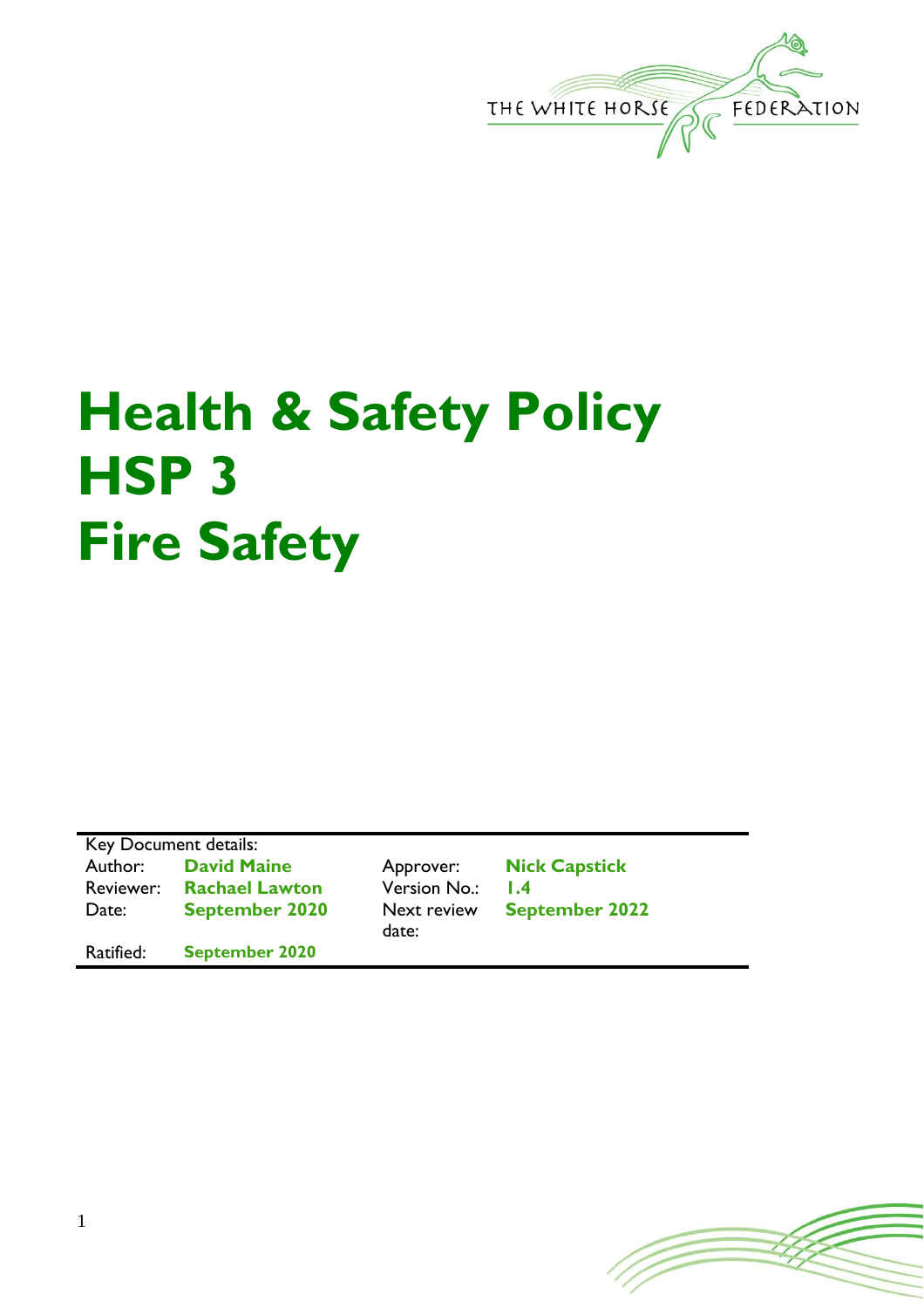

| Title:              | $HSP 03 - Fire Safety$                                                                                                                                                                                                                   |  |  |
|---------------------|------------------------------------------------------------------------------------------------------------------------------------------------------------------------------------------------------------------------------------------|--|--|
| Author(s):          | David Maine                                                                                                                                                                                                                              |  |  |
| Date:               | September 2020                                                                                                                                                                                                                           |  |  |
| <b>Review date:</b> | September 2022                                                                                                                                                                                                                           |  |  |
| <b>Application:</b> | This policy applies equally to all The White Horse Federation (TWHF) employees<br>including agency or casual staff.<br>This policy also applies to all premises where TWHF is either the 'employer' or is in<br>control of the premises. |  |  |

| <b>Definitions</b> | For the purpose of this policy, the following definitions apply;                                                                                                                      |                                                                                            |  |  |  |
|--------------------|---------------------------------------------------------------------------------------------------------------------------------------------------------------------------------------|--------------------------------------------------------------------------------------------|--|--|--|
|                    | <b>Fire Risk</b>                                                                                                                                                                      | The methodology used to identify appropriate fire management                               |  |  |  |
|                    | Assessment                                                                                                                                                                            | measures and precautions for a building; so that you can weigh up                          |  |  |  |
|                    |                                                                                                                                                                                       | whether or not you have taken enough precautions or should do more                         |  |  |  |
|                    |                                                                                                                                                                                       | to prevent harm.                                                                           |  |  |  |
|                    | <b>Site Manager</b>                                                                                                                                                                   | The manager who has 'control' of the building and its facilities. In                       |  |  |  |
|                    |                                                                                                                                                                                       | TWHF this is the Site Manager.                                                             |  |  |  |
|                    | <b>Fire Marshals</b>                                                                                                                                                                  | A group of volunteer staff who are appointed to supervise the                              |  |  |  |
|                    |                                                                                                                                                                                       | evacuation procedures and ensure the premises are cleared of all                           |  |  |  |
|                    |                                                                                                                                                                                       | persons.                                                                                   |  |  |  |
|                    | <b>Fire Service</b>                                                                                                                                                                   | The local body concerned with attending fires, provision of specialist                     |  |  |  |
|                    | Authority                                                                                                                                                                             | advice on statutory requirements, issuing enforcement notices and                          |  |  |  |
|                    |                                                                                                                                                                                       | prosecution following non-compliance.                                                      |  |  |  |
|                    | Competent                                                                                                                                                                             | A suitably trained and experienced person who has defined                                  |  |  |  |
|                    | Person                                                                                                                                                                                | responsibilities.                                                                          |  |  |  |
| <b>Policy Aims</b> |                                                                                                                                                                                       | This policy addresses TWHF's obligation under The Regulatory Reform Order 2005 that        |  |  |  |
|                    | requires TWHF to:                                                                                                                                                                     |                                                                                            |  |  |  |
|                    |                                                                                                                                                                                       |                                                                                            |  |  |  |
|                    | Develop a policy to minimize the risks associated with fire<br>$\bullet$<br>Reduce the risk of an outbreak of fire<br>$\bullet$<br>Reduce the risk of the spread of fire<br>$\bullet$ |                                                                                            |  |  |  |
|                    |                                                                                                                                                                                       |                                                                                            |  |  |  |
|                    |                                                                                                                                                                                       |                                                                                            |  |  |  |
|                    | Provide a means of escape<br>$\bullet$                                                                                                                                                |                                                                                            |  |  |  |
|                    | Demonstrate preventative action<br>$\bullet$                                                                                                                                          |                                                                                            |  |  |  |
|                    | Maintain documentation and records in respect of fire safety management<br>$\bullet$                                                                                                  |                                                                                            |  |  |  |
|                    |                                                                                                                                                                                       |                                                                                            |  |  |  |
| <b>Policy</b>      | TWHF is committed to ensuring, so far as is reasonably practicable, the health, safety and                                                                                            |                                                                                            |  |  |  |
|                    |                                                                                                                                                                                       | welfare of all its employees, and any other class of person who may work on, visit, or use |  |  |  |
|                    | its premises, or who may be affected by its activities or services.                                                                                                                   |                                                                                            |  |  |  |
|                    |                                                                                                                                                                                       |                                                                                            |  |  |  |
|                    | TWHF takes its fire safety duties seriously. For that reason this Fire Safety Policy has been                                                                                         |                                                                                            |  |  |  |
|                    | formulated to help the organisation comply with its legal obligations to staff and visitors                                                                                           |                                                                                            |  |  |  |
|                    | under the Regulatory Reform (Fire Safety) Order 2005.                                                                                                                                 |                                                                                            |  |  |  |
|                    |                                                                                                                                                                                       |                                                                                            |  |  |  |

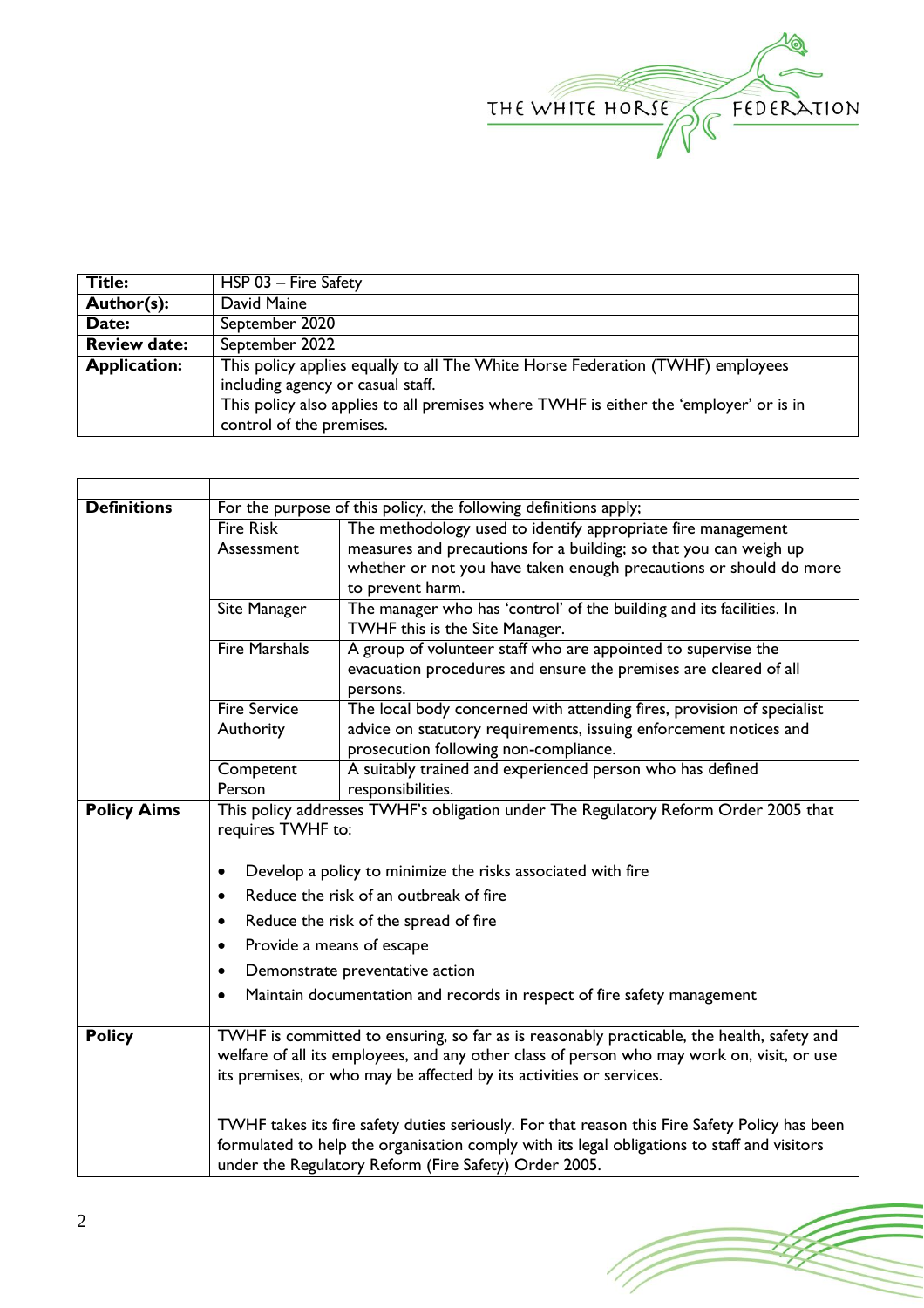

|                       |                                                                                                                                                                                                                                                                                         | To achieve the policy aims, TWHF will provide and maintain:                                                                                                                                                                                                                                                                                                                                                                                                                                                                                                                                                                                                                                                       |  |  |
|-----------------------|-----------------------------------------------------------------------------------------------------------------------------------------------------------------------------------------------------------------------------------------------------------------------------------------|-------------------------------------------------------------------------------------------------------------------------------------------------------------------------------------------------------------------------------------------------------------------------------------------------------------------------------------------------------------------------------------------------------------------------------------------------------------------------------------------------------------------------------------------------------------------------------------------------------------------------------------------------------------------------------------------------------------------|--|--|
|                       |                                                                                                                                                                                                                                                                                         | A suitable organisational structure with clarity in the roles and responsibilities each<br>I.<br>person has with regards to Fire. Site details will be described within individual site<br>Fire Evacuation Plans (FEP). See HSF 3.1<br>Suitable organisational arrangements for:<br>Ш.<br>Identifying fire hazards and managing risks (i.e. risk assessments)<br>The provision, testing and maintenance of fire detection, fire fighting and<br>emergency lighting equipment.<br>Reviewing, updating and testing the Fire Evacuation Plans.<br>Maintaining documents and records<br>Information and training to TWHF staff and users relevant to their roles and<br>III.<br>responsibilities in relation to fire. |  |  |
| <b>Risk</b>           |                                                                                                                                                                                                                                                                                         | Exposure to products of combustions to include fire, smoke and chemical by-products<br>such as carbon monoxide with the potential to cause harmful effects to the health of<br>TWHF employees, users or others.                                                                                                                                                                                                                                                                                                                                                                                                                                                                                                   |  |  |
| <b>Responsibility</b> | The Chief Executive Officer (CEO) is considered to be the duty holder. The duty to<br>manage fire safety within TWHF has been delegated by the CEO to the Director of Estates<br>& Facilities. This responsibility is discharged primarily at the line management/operational<br>level. |                                                                                                                                                                                                                                                                                                                                                                                                                                                                                                                                                                                                                                                                                                                   |  |  |
|                       |                                                                                                                                                                                                                                                                                         | <b>Roles &amp; Responsibilities</b>                                                                                                                                                                                                                                                                                                                                                                                                                                                                                                                                                                                                                                                                               |  |  |
| $\mathsf{I}$ .        |                                                                                                                                                                                                                                                                                         | Roles and responsibilities are defined in HSP2 Organisation.                                                                                                                                                                                                                                                                                                                                                                                                                                                                                                                                                                                                                                                      |  |  |
|                       |                                                                                                                                                                                                                                                                                         |                                                                                                                                                                                                                                                                                                                                                                                                                                                                                                                                                                                                                                                                                                                   |  |  |
|                       | Any specific actions are detailed in the arrangements section below.                                                                                                                                                                                                                    |                                                                                                                                                                                                                                                                                                                                                                                                                                                                                                                                                                                                                                                                                                                   |  |  |
|                       |                                                                                                                                                                                                                                                                                         |                                                                                                                                                                                                                                                                                                                                                                                                                                                                                                                                                                                                                                                                                                                   |  |  |
|                       | <b>Procedures</b>                                                                                                                                                                                                                                                                       |                                                                                                                                                                                                                                                                                                                                                                                                                                                                                                                                                                                                                                                                                                                   |  |  |
| Ι.                    |                                                                                                                                                                                                                                                                                         | TWHF has the following procedures in order to maintain high standards of fire safety:                                                                                                                                                                                                                                                                                                                                                                                                                                                                                                                                                                                                                             |  |  |
|                       | ٠<br>below.                                                                                                                                                                                                                                                                             | A Fire Risk Assessment will be carried out annually for every TWHF premises. See section 2                                                                                                                                                                                                                                                                                                                                                                                                                                                                                                                                                                                                                        |  |  |
|                       | $\bullet$                                                                                                                                                                                                                                                                               | A written Fire Evacuation Plan (HSF 3.1FEP) will be maintained on every site. The FEP details the                                                                                                                                                                                                                                                                                                                                                                                                                                                                                                                                                                                                                 |  |  |
|                       |                                                                                                                                                                                                                                                                                         | site specific roles and responsibilities to ensure the site can be evacuated effectively.                                                                                                                                                                                                                                                                                                                                                                                                                                                                                                                                                                                                                         |  |  |
|                       | ٠                                                                                                                                                                                                                                                                                       | Evacuation Drills will be practiced at least three times annually.                                                                                                                                                                                                                                                                                                                                                                                                                                                                                                                                                                                                                                                |  |  |
|                       |                                                                                                                                                                                                                                                                                         | All staff will be given training, including fire safety information, by their line manager as part of the                                                                                                                                                                                                                                                                                                                                                                                                                                                                                                                                                                                                         |  |  |
|                       |                                                                                                                                                                                                                                                                                         | induction process to TWHF, and will receive annual refresher training. Further training would be                                                                                                                                                                                                                                                                                                                                                                                                                                                                                                                                                                                                                  |  |  |
|                       | $\bullet$                                                                                                                                                                                                                                                                               | required if there were any change that may affect fire safety. See section 3 below.<br>Each TWHF site will have a Site Manager nominated as the site "Competent Person" to ensure all                                                                                                                                                                                                                                                                                                                                                                                                                                                                                                                             |  |  |
|                       |                                                                                                                                                                                                                                                                                         | fire safety checks and inspections are conducted and recorded. This will nominally be the Site                                                                                                                                                                                                                                                                                                                                                                                                                                                                                                                                                                                                                    |  |  |
|                       |                                                                                                                                                                                                                                                                                         | Manager unless detailed in the Fire Evacuation Plan (FEP).                                                                                                                                                                                                                                                                                                                                                                                                                                                                                                                                                                                                                                                        |  |  |
|                       | $\bullet$                                                                                                                                                                                                                                                                               | Personal Emergency Evacuation Plans (PEEPs) will be in place for those who may need assistance or                                                                                                                                                                                                                                                                                                                                                                                                                                                                                                                                                                                                                 |  |  |
|                       |                                                                                                                                                                                                                                                                                         | special arrangements during an emergency evacuation of the building they are occupying.                                                                                                                                                                                                                                                                                                                                                                                                                                                                                                                                                                                                                           |  |  |
|                       | $\bullet$                                                                                                                                                                                                                                                                               | Key staff will be trained in the use of fire extinguishers as part of the annual fire safety refresher                                                                                                                                                                                                                                                                                                                                                                                                                                                                                                                                                                                                            |  |  |
|                       | $\bullet$                                                                                                                                                                                                                                                                               | training covered in the annual fire safety video.                                                                                                                                                                                                                                                                                                                                                                                                                                                                                                                                                                                                                                                                 |  |  |
|                       |                                                                                                                                                                                                                                                                                         | Fire Marshals will be identified at each site and trained to assist the evacuation process. This<br>includes a sweep of a specified area to ensure all persons have been evacuated.                                                                                                                                                                                                                                                                                                                                                                                                                                                                                                                               |  |  |
|                       | $\bullet$                                                                                                                                                                                                                                                                               | TWHF shall liaise and comply with, where reasonably practicable, with any advice or notice issued                                                                                                                                                                                                                                                                                                                                                                                                                                                                                                                                                                                                                 |  |  |
|                       |                                                                                                                                                                                                                                                                                         | by the Fire Services Authority.                                                                                                                                                                                                                                                                                                                                                                                                                                                                                                                                                                                                                                                                                   |  |  |

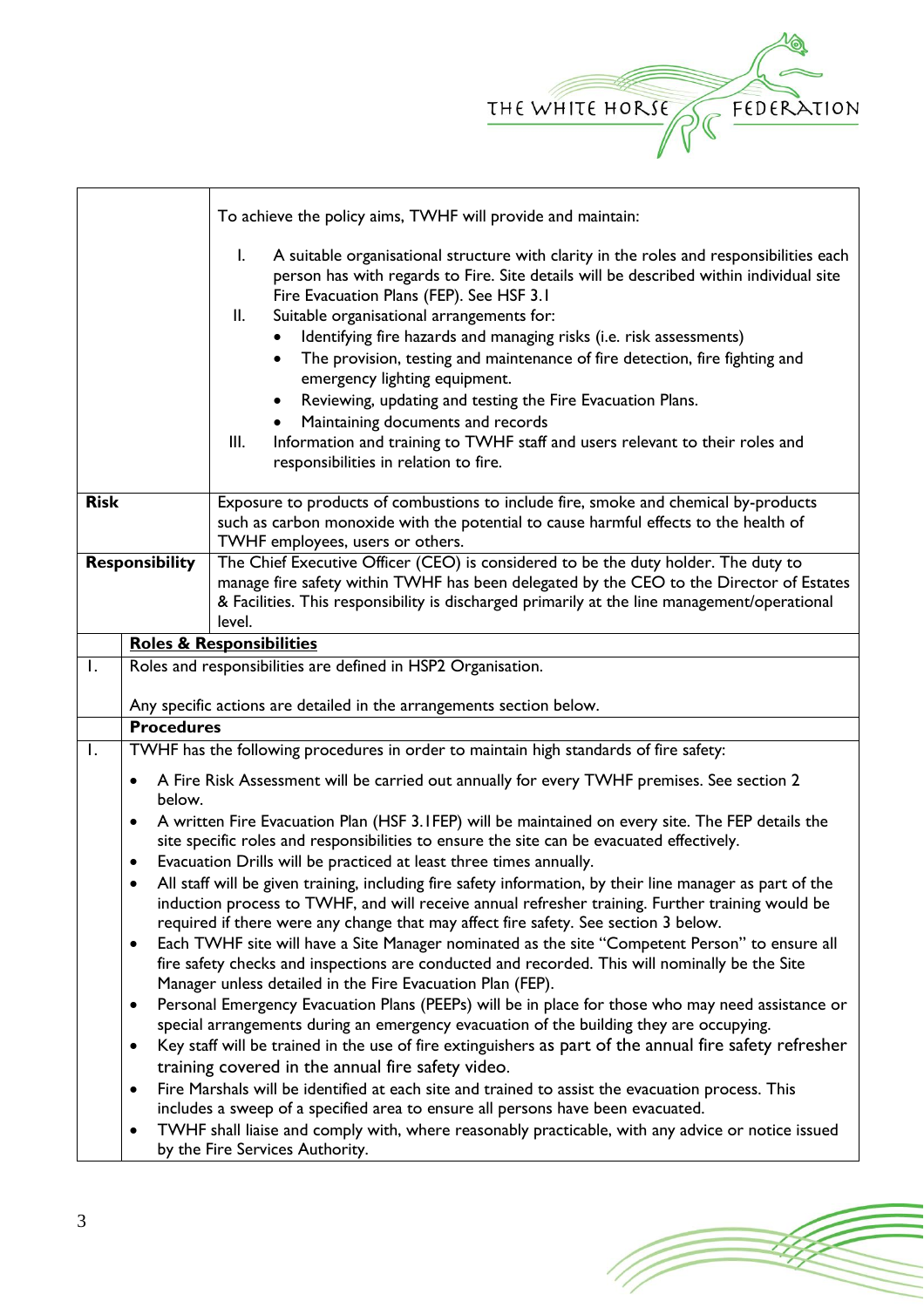

|                  | All escape routes will be established, kept in good working order and free from obstruction and                                                                                                                                                                                                                                                                                                                                                                                                                          |
|------------------|--------------------------------------------------------------------------------------------------------------------------------------------------------------------------------------------------------------------------------------------------------------------------------------------------------------------------------------------------------------------------------------------------------------------------------------------------------------------------------------------------------------------------|
|                  | combustible materials at all times.                                                                                                                                                                                                                                                                                                                                                                                                                                                                                      |
|                  | Fire fighting equipment will be provided. In general this means fire extinguishers but additional<br>٠<br>provision of fire blankets or sprinkler systems may be provided where deemed appropriate.                                                                                                                                                                                                                                                                                                                      |
|                  | All fire related equipment will be regularly serviced and maintained by a competent person or<br>$\bullet$                                                                                                                                                                                                                                                                                                                                                                                                               |
|                  | contractor.                                                                                                                                                                                                                                                                                                                                                                                                                                                                                                              |
|                  | An appropriate fire detection and alarm system will be provided. Alarm systems will be maintained<br>by a competent contractor and tested at least 6 monthly.                                                                                                                                                                                                                                                                                                                                                            |
|                  | Emergency lighting will be provided for escape routes where applicable. These will be tested<br>$\bullet$<br>annually by a competent contractor, and monthly flick tested by the Site Manager.                                                                                                                                                                                                                                                                                                                           |
|                  | The risk of fire spread will be controlled by the provision of fire resisting construction, and or<br>$\bullet$<br>fire/smoke resisting doors. These provisions will be kept in good order as part of a regular<br>maintenance schedule. All staff are required to ensure that any fire door provided remains closed<br>at all times unless fitted and connected to an automated fire alarm and detection system.<br>Any other safety systems provided will be checked regularly to ensure correct operation, where<br>٠ |
|                  | necessary e.g. emergency lighting, fire doors, sprinkler systems etc.                                                                                                                                                                                                                                                                                                                                                                                                                                                    |
|                  | Appropriate signs and notices will be displayed, giving clear instructions to staff and others in the<br>$\bullet$<br>event of a fire. In addition signs will be provided to indicate the position of fire extinguishers, fire<br>alarm call points and, to indicate the emergency exit routes.                                                                                                                                                                                                                          |
|                  | In the normal course of their work all staff will make it their business to ensure that visitors and<br>$\bullet$<br>other users of TWHF buildings keep exits and lobbies clear of debris, furniture etc., that fire doors<br>are not propped open, fire extinguishers have not been removed from their brackets and fire signs<br>and notices have not been removed.                                                                                                                                                    |
|                  | All staff have a duty to report any fire safety issue to their line manager as it is discovered.                                                                                                                                                                                                                                                                                                                                                                                                                         |
|                  |                                                                                                                                                                                                                                                                                                                                                                                                                                                                                                                          |
|                  | Smoking is not permitted on any TWHF premises or in any TWHF vehicle.                                                                                                                                                                                                                                                                                                                                                                                                                                                    |
|                  |                                                                                                                                                                                                                                                                                                                                                                                                                                                                                                                          |
| $\overline{2}$ . | <b>Fire Risk Assessments</b>                                                                                                                                                                                                                                                                                                                                                                                                                                                                                             |
|                  | The Director of Estates and Facilities will ensure that a Competent Fire Risk Assessor shall make,<br>record, review and, where applicable, revise Fire Safety Risk Assessments at regular intervals in<br>accordance with the Regulatory Reform Order. They should also be carried out if there has been any<br>significant change in the physical layout of a building or staircase or a change of use.                                                                                                                |
|                  | Subsequent fire risk assessment reviews may be carried out by a nominated Fire Risk Assessor<br>using the HSF 3.4 Fire Risk Assessment Annual Review form. Fire risk assessments will be<br>conducted/reviewed annually for all THWF properties.                                                                                                                                                                                                                                                                         |
|                  | Recommended actions highlighted in the Fire Risk Assessment shall be implemented where<br>$\bullet$<br>reasonably practicable.                                                                                                                                                                                                                                                                                                                                                                                           |
|                  | The Fire Risk Assessment must take into consideration everyone who may come onto our premises,<br>whether they are employees, visitors or members of the public. Particular attention will be paid to<br>people who may have a disability or anyone with special needs.                                                                                                                                                                                                                                                  |
|                  | Principals and Site Managers have a duty to identify all hazardous substances and other potential or<br>actual hazards on site, and make this information available to those who carry out fire risk assessments<br>and reviews.                                                                                                                                                                                                                                                                                         |
| 3.               | <b>Training</b>                                                                                                                                                                                                                                                                                                                                                                                                                                                                                                          |

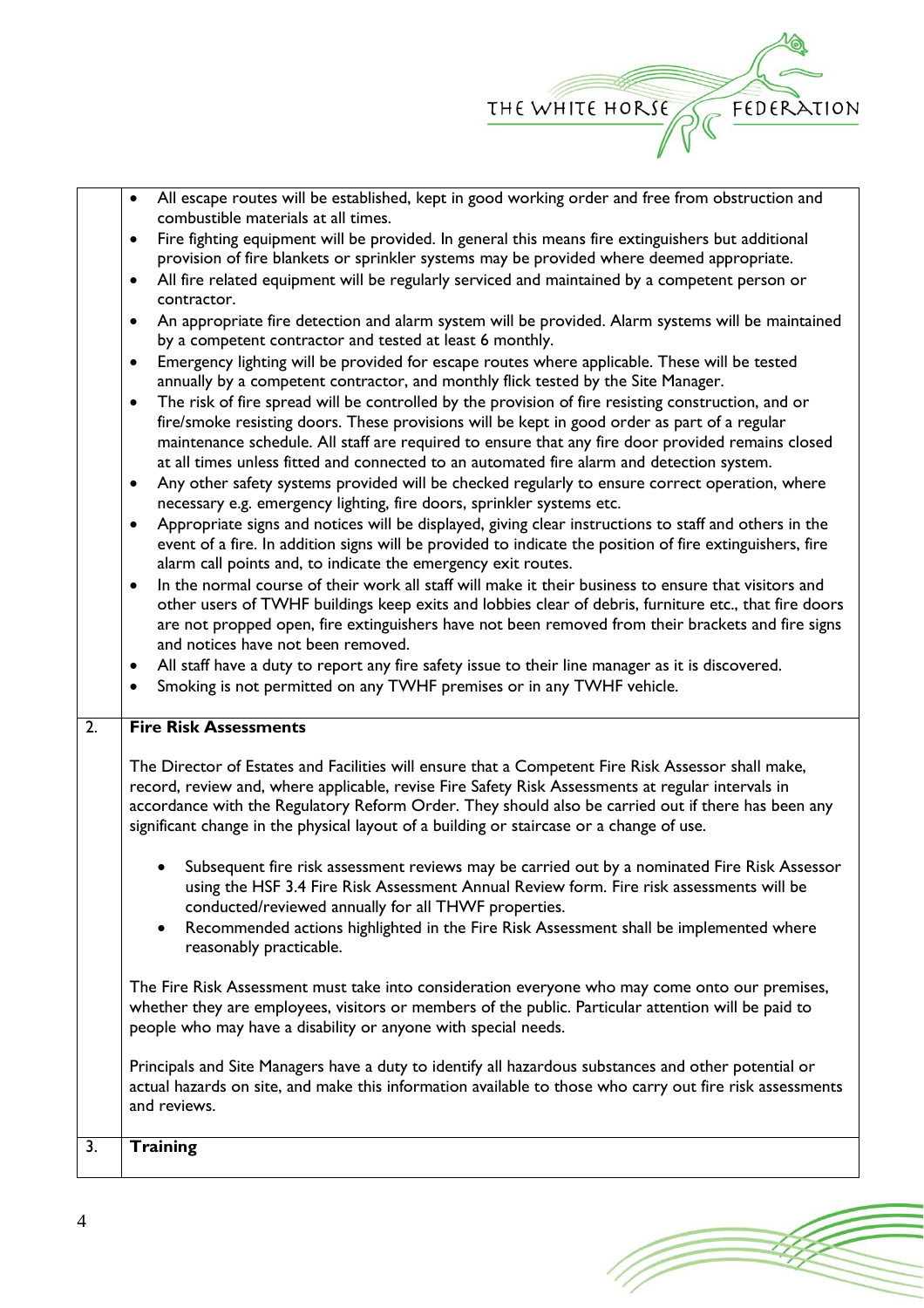